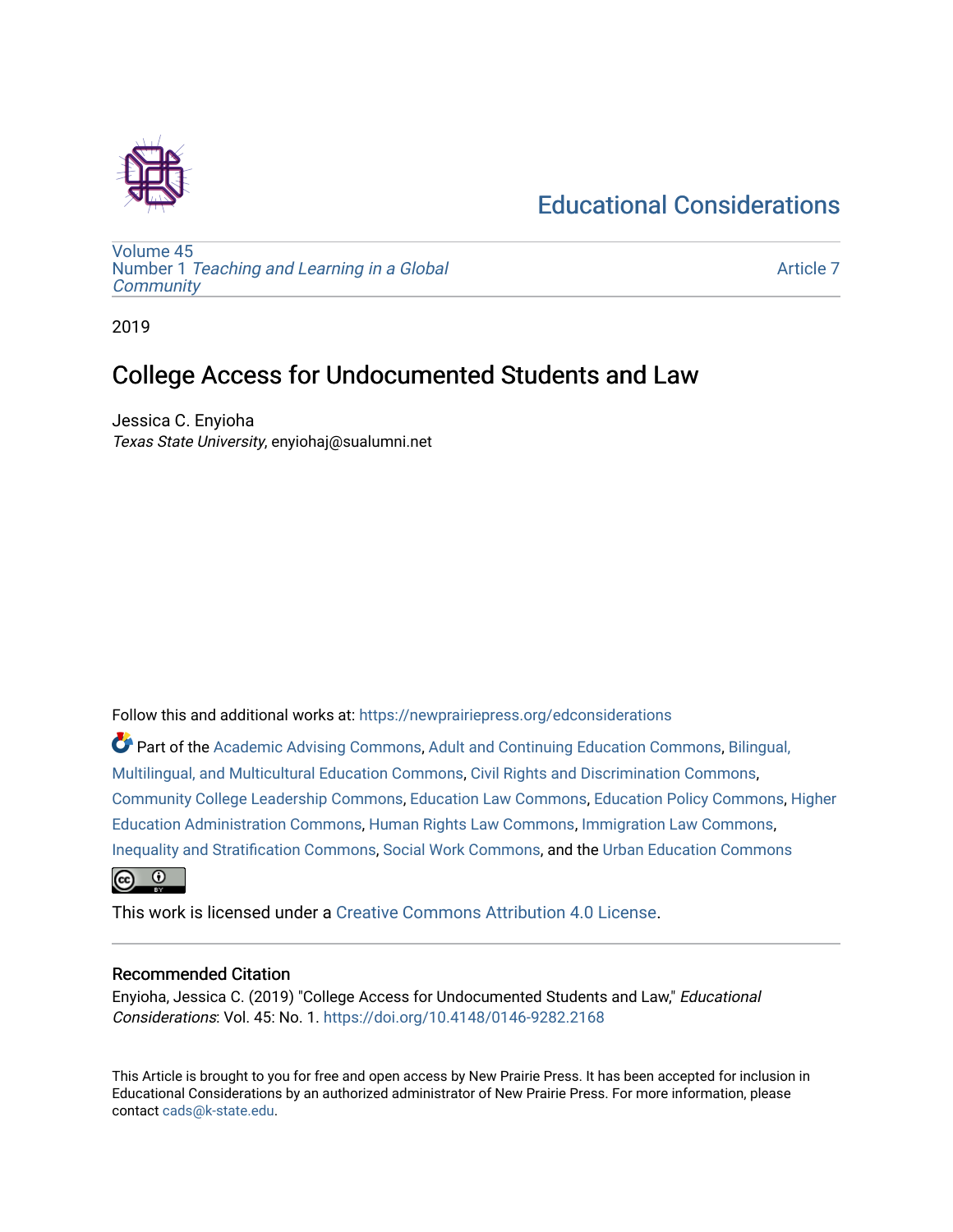# **College Access for Undocumented Students and Law**

### *Jessica C. Enyioha*

There are over 32 million undocumented immigrants in the United States and of this population, over 1.5 million are children (Palmer & Davidson, 2011). These children grow up in the US, achieve primary and secondary education, and when they are ready to pursue postsecondary education, it becomes harder for them to achieve. In this paper, undocumented students' access to postsecondary education in the US is examined: laws that affect their access to postsecondary education, previous cases on access to education for undocumented students, and the difficulties undocumented students often encounter when pursuing postsecondary education are discussed and analyzed. Best practices and suggestions for supporting undocumented students in pursuing postsecondary education are shared.

It is predicted that as of 2018, higher education will be required for 62 percent of jobs in the US and by 2025, there will be a shortage of 23 million people living in the US with postsecondary education in the US workforce (Moore, Bridgeland, & Dilulio, 2010). Postsecondary education in this paper is referenced to as attaining a Certification, Associate's degree, or Bachelor's degree. Attaining postsecondary education is essential to achieving career opportunities with higher-paying salaries (Knight-Diop, 2010). However, postsecondary education is not accessible to or attainable for all of the US population such as students from underserved backgrounds due to numerous barriers (Kezar, 2009). Undocumented students in the US are underserved. As of 2016, 17 percent of the US undocumented immigrant population attained a Bachelor's degree (López & Radford, 2016).

#### **Who are Undocumented Students in the United States?**

Undocumented students are students who were not born in the US, but immigrated, live and attend school in the US: about 65,000 undocumented students graduate from US high schools each year (Olivérez, 2006). According to the National Immigration Law Center, an undocumented immigrant "is a foreign national who: (1) entered the United States without inspection or with fraudulent documents; or (2) entered legally as a nonimmigrant but then violated the terms of his or her status and remained in the United States without authorization" (as cited in San Jose State University, 2017, para 2). Undocumented students were youth when their parents decided to immigrant their family to the US (San Jose State University, 2017). They lived the majority of their lives in the US, have grown up learning English and customs taught in American schools.

#### **Acts and Laws that Affect Undocumented Students**

The United States Constitution, federal statutes, and treaties are recognized as "the supreme law of the land" (U.S. Const. art. VI, cl. 2). These documents are the highest form of law within the US and have to be followed by the states. What is not stated in these documents is left to be regulated by the individual states (U.S. Const. amend. X). An item that is not mentioned is education and because education is not mentioned, each state is responsible for its own education system. States decide how to regulate their public postsecondary education systems (NCLS,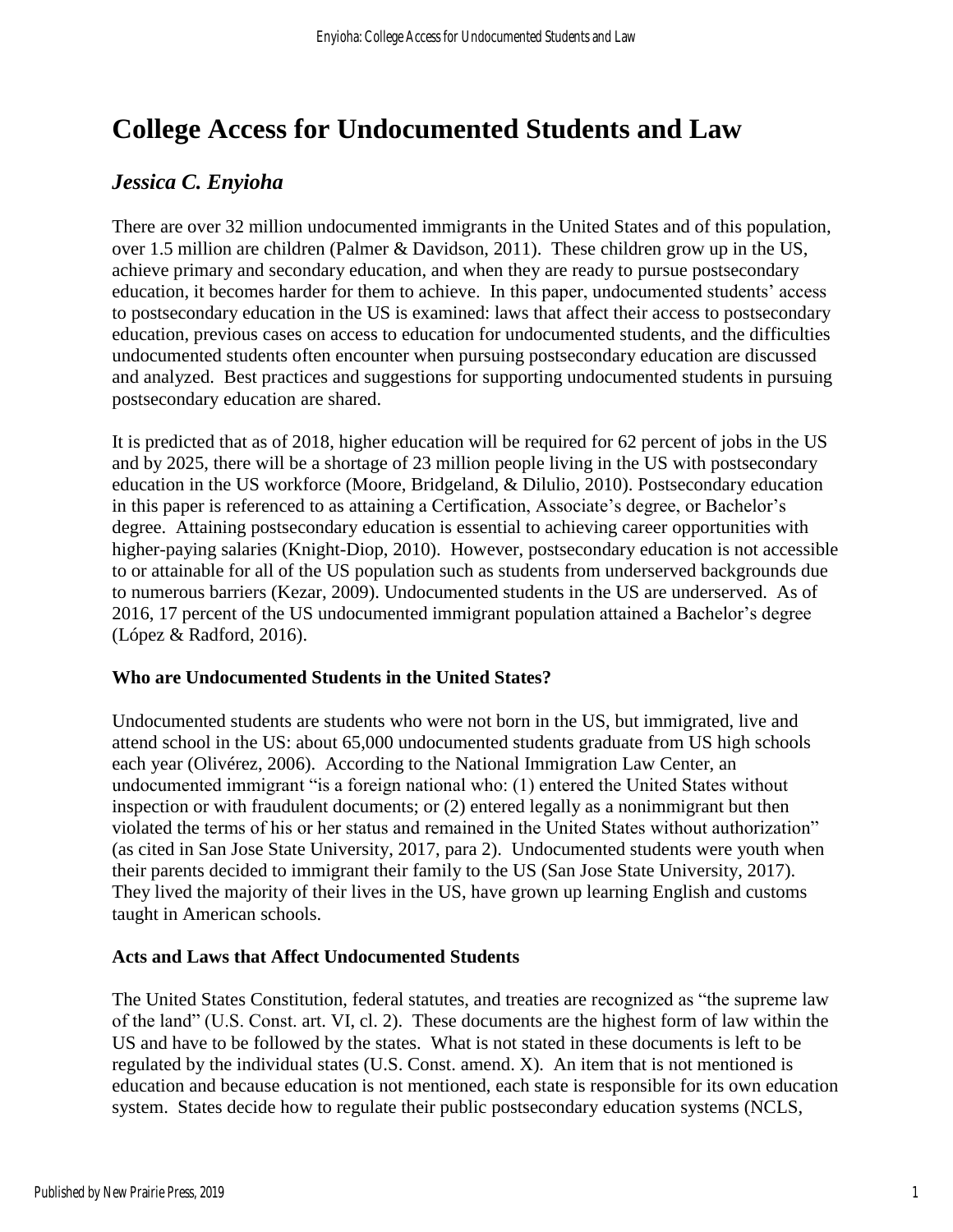2015). Each state has the authority to prohibit, limit, or permit undocumented students to pursue postsecondary education. Public postsecondary education institutions receive funding from the state thus making them obligated to abide by the laws of the state regarding postsecondary education for undocumented students. Private postsecondary education institutions do not receive funding from the state. Private schools regardless of the state they are in have the ability to make their own rules regarding admission and financial aid for undocumented students. However, a barrier to accessing private postsecondary education is that private school tuition is often double the cost of public in-state tuition.

**Title IV of the Higher Education Act.** Title IV of the Higher Education Act passed in 1965, requires that applicants for federal postsecondary education financial aid be US citizens or US permanent residents (Drachman, 2006). While this act does not forbid undocumented students from attending postsecondary education institutions, it creates the barrier of high expenses associated with achieving postsecondary education: tuition, fees, room, board, books, and supplies. There are different forms of federal financial aid: the Federal Pell Grant, Federal Supplemental Educational Opportunity Grant, Federal Work-Study, Direct Subsidized Loan, and Direct Unsubsidized Loan. The Federal Pell Grant maximum award for the 2018-2019 school year is \$6,095 (US Department of Education, 2018); the Pell Grant is a significant amount of money awarded to eligible US citizens and permanent residents to assist with postsecondary education expenses. Undocumented students are not eligible for federal financial aid (Flores & Chapa, 2009). While a state public postsecondary institution or private institution may allow undocumented students admission, unless the undocumented student's family is able afford the college's expenses, the undocumented student is unable to attend. This is an example of how a state or private college may not outwardly/directly deny undocumented students college access but are indirectly by not offering the undocumented student financial aid.

**The Personal Responsibility and Work Opportunity Responsibility Act.** The Personal Responsibility and Work Opportunity Responsibility Act (PRWORA) was passed into law in 1996. The PRWORA declares undocumented immigrants in the US ineligible for federal public benefits: "retirement, welfare, health, disability, public or assisted housing, postsecondary education, food assistance, unemployment benefit, or any other similar benefit for which payments or assistance are provided to an individual, household, or family eligibility unit by the United States" (Civic Impulse, 2015, p. 1). The PRWORA prohibits undocumented students from receiving forms of government assistance: this includes federal financial aid. If undocumented students cannot afford the cost of postsecondary education and are not provided with the financial assistance they are unable to attain postsecondary education.

**The Illegal Immigration Reform and Immigrant Responsibility Act.** Along with the PRWORA, the Illegal Immigration Reform and Immigrant Responsibility Act (IIRIRA) passed in 1996. The IIRIRA states that undocumented immigrants present in the US are not eligible on the basis of residence within a state for any postsecondary education benefit unless a US citizen or national is eligible for such a benefit (Fragomen, 1997). This act implies that undocumented students cannot receive postsecondary benefits solely based on where they live. States have the ability to create a criteria allowing eligible undocumented students access to state postsecondary benefits. Many states that allow undocumented students to receive state financial aid and/or instate tuition rates base undocumented students' eligibility on three qualifiers. All three qualifiers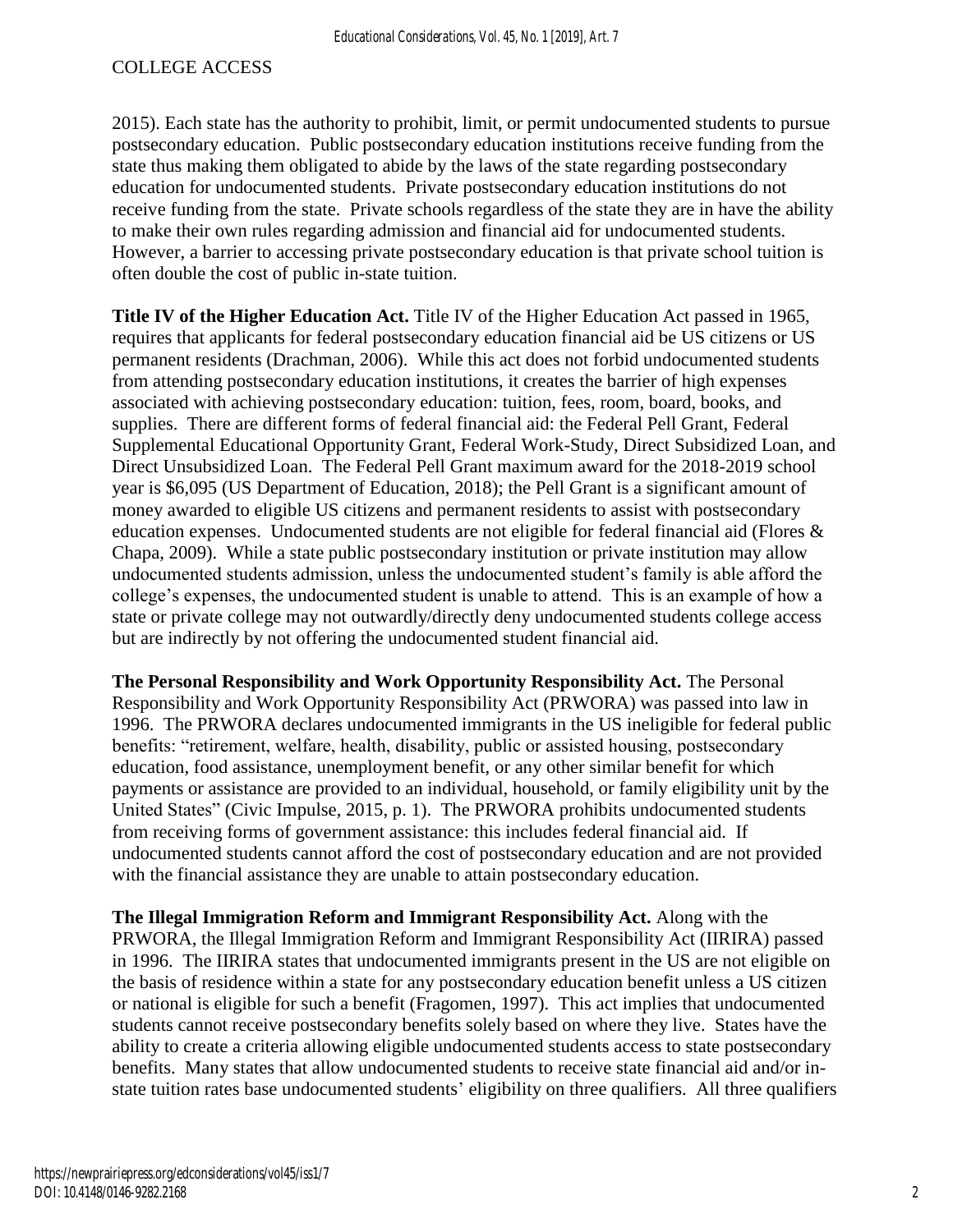must apply to the student: having attended a public high school in the state for three years leading to high school graduation, having earned a high school diploma or a General Educational Development (GED) certificate in the state, and having lived in state 12 months prior to the date of the student's enrollment in his/her first semester at the postsecondary institution (Gildersleeve & Hernandez, 2012).

After passing of both PRWORA and IIRIRA, states began practicing their own decisions on instate, out-of-state, and international tuition rates for undocumented students (Kim & Díaz, 2013). The states determined whether or not they would allow eligible undocumented students access to state postsecondary education financial assistance. Twenty states allow eligible undocumented students to pay in-state tuition and of these twenty states, five states allow eligible undocumented students to receive state financial aid for postsecondary education: California, Minnesota, New Mexico, Texas, and Washington (Bradley, 2014). The states that enable undocumented students access to the combination of in-state tuition rates and state financial aid are the states that are most in support of undocumented students achieving postsecondary education. These states assist in making postsecondary education more affordable and accessible to undocumented students.

**The Dream Act and Deferred Action for Childhood Arrivals.** In 2001, the Development, Relief, and Education for Alien Minors (DREAM) Act was created to "make undocumented immigrant students eligible to pay in-state tuition funds for public higher education along with putting them on a path to citizenship" (Palmer & Davidson, 2011, p. 2). Unfortunately this act has failed to pass at the federal level. In 2012, President Obama made an executive order to implement Deferred Action for Childhood Arrivals (DACA), "this initiative offers a renewable two-year grant of deportation relief along with work authorization and a social security number to eligible undocumented immigrants" (D'Ottavio, 2013, p. 931). DACA allows undocumented students the opportunity to have a driver's license, work permit, and works to alleviate the fear of being deported from the US. There are eligibility guidelines for DACA: entered the US before reaching one's  $16<sup>th</sup>$  birthday; continuously resided in the US since June 15, 2007, up to the present time; had no lawful status, do not pose a threat to national security or safety; are currently in school, have graduated or have obtained a GED (Gonzales, Terriquez, & Ruszczyk, 2014). DACA must be renewed every two years and has an application fee of \$465.00. DACA aids undocumented students with eliminating the barrier of not being able to legally work in the US.

With DACA, undocumented students can gain legal employment and use the money earned to help with the expenses of postsecondary education. DACA also assists undocumented students who are pursuing postsecondary education be able to focus on their studies as to the fear of deportation from the US to their native country.

Many laws directly impact undocumented students. PRWORA and IIRIRA work to inhibit undocumented students from attaining postsecondary education. DACA however, has been a benefit for eligible undocumented students. Just as the previously mentioned laws have worked to hinder and aid undocumented students' postsecondary education access, there are judicial cases that have done the same.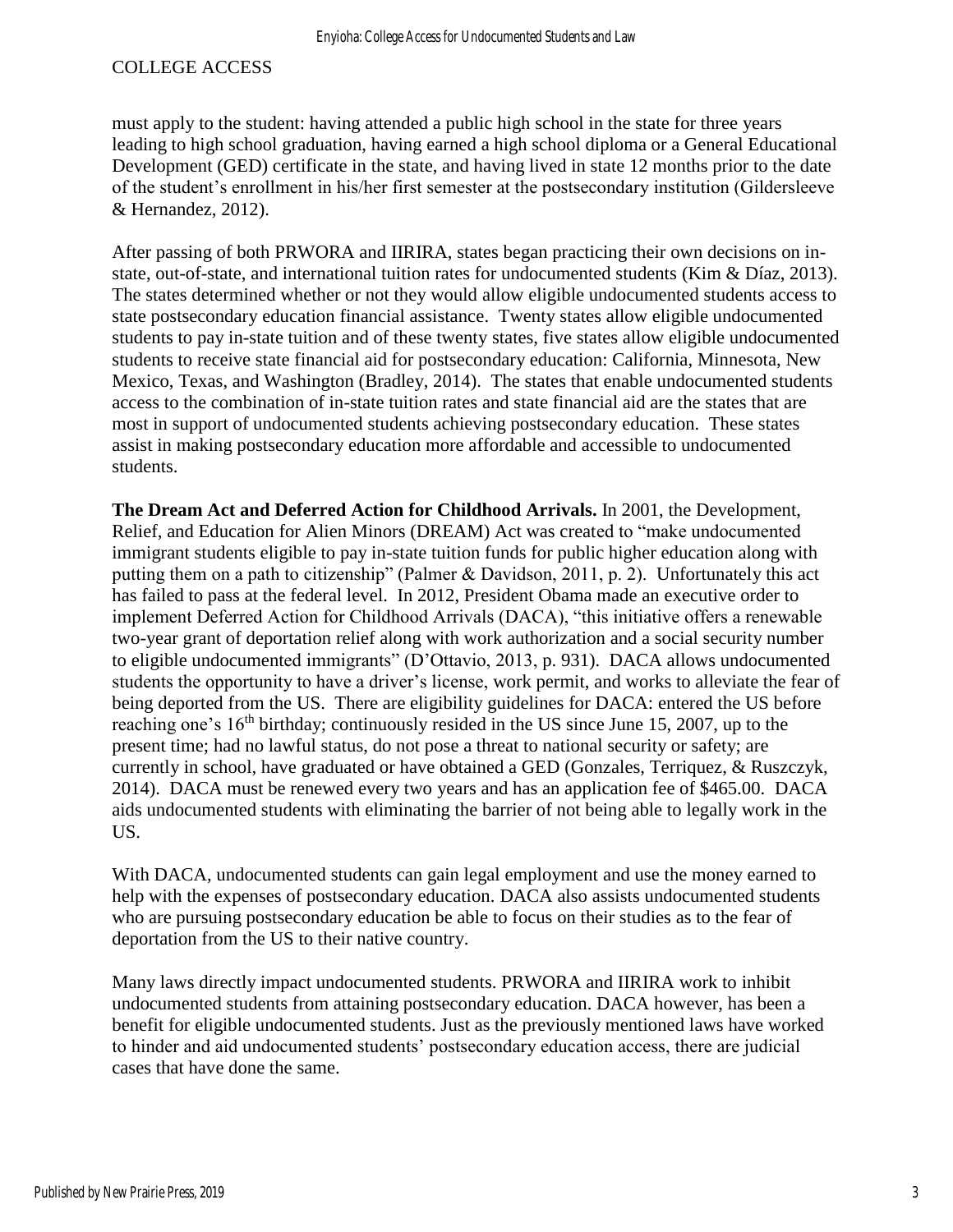#### **Judicial Cases Impacting Undocumented Students**

There are three judicial cases that have outcomes that affect undocumented students' access to postsecondary education: *Plyler v. Doe (1982), Equal Access Education v. Merten (2004),* and *Martinez v. Regents of University of California (2010).* Prior to 1982, various school districts across the US attempted to ban undocumented children access to public primary and secondary education or implemented a tuition fee for undocumented students to pay in order to attend public primary and secondary schools (Perez, 2010). Undocumented children in several states were not allowed to achieve a kindergarten through twelfth grade education.

**Plyler v. Doe (1982).** A Texas education law revision in 1975 granted Texas to withhold funding from public school districts who allowed undocumented children access to public primary and secondary education. The law also allowed school districts to charge tuition for undocumented children to attend. This law was put in place to help avoid what was being considered as an excessive usage of the state's financial resources for education: there was a continuous wave of undocumented immigration of people coming from Mexico to Texas meaning the schools were now being tasked with teaching immigrant students English.

James Plyler, a superintendent of a school district in Tyler, Texas, enforced the law of not allowing access to public primary and secondary education to undocumented children without them paying tuition. Two parents who are undocumented and chose to be unnamed filed suit against the school district claiming that the law was a violation of the Equal Protection Clause of the Fourteenth Amendment.

The defendants claimed that undocumented immigrant children had high special needs for education that required extra efforts made by school districts thus meaning the need for additional funding. The defendants also claimed that because the children are undocumented they should not have Fourteenth Amendment rights.

The court held that the Texas education law could not prove that it was necessary to serve a compelling state interest thus entailing that all public schools are prohibited from denying undocumented children access to free public primary and secondary education. The court stated that while undocumented people are not citizens they are people which means they have the protections of the Fourteenth Amendment. The court held that undocumented children have the right to free public education just as children who are United States citizens and permanent residents; school districts cannot discriminate against children based off of their immigration statuses. Lastly, the court stated that they are children and have no control over their parents' actions and decisions which directly and indirectly affect them and because of this, undocumented children should not be denied free public primary and secondary education because of their parents' choices to immigrate without documentation.

This case serves as the platform for undocumented students' access to education. However, this case focuses specifically on primary and secondary education and does not include postsecondary education. The Supreme Court ruled that "denying undocumented children access to free public [primary and secondary] education, imposes a lifetime of hardship on a discrete class of children not accountable for their disabling status, [and that] the stigma of illiteracy will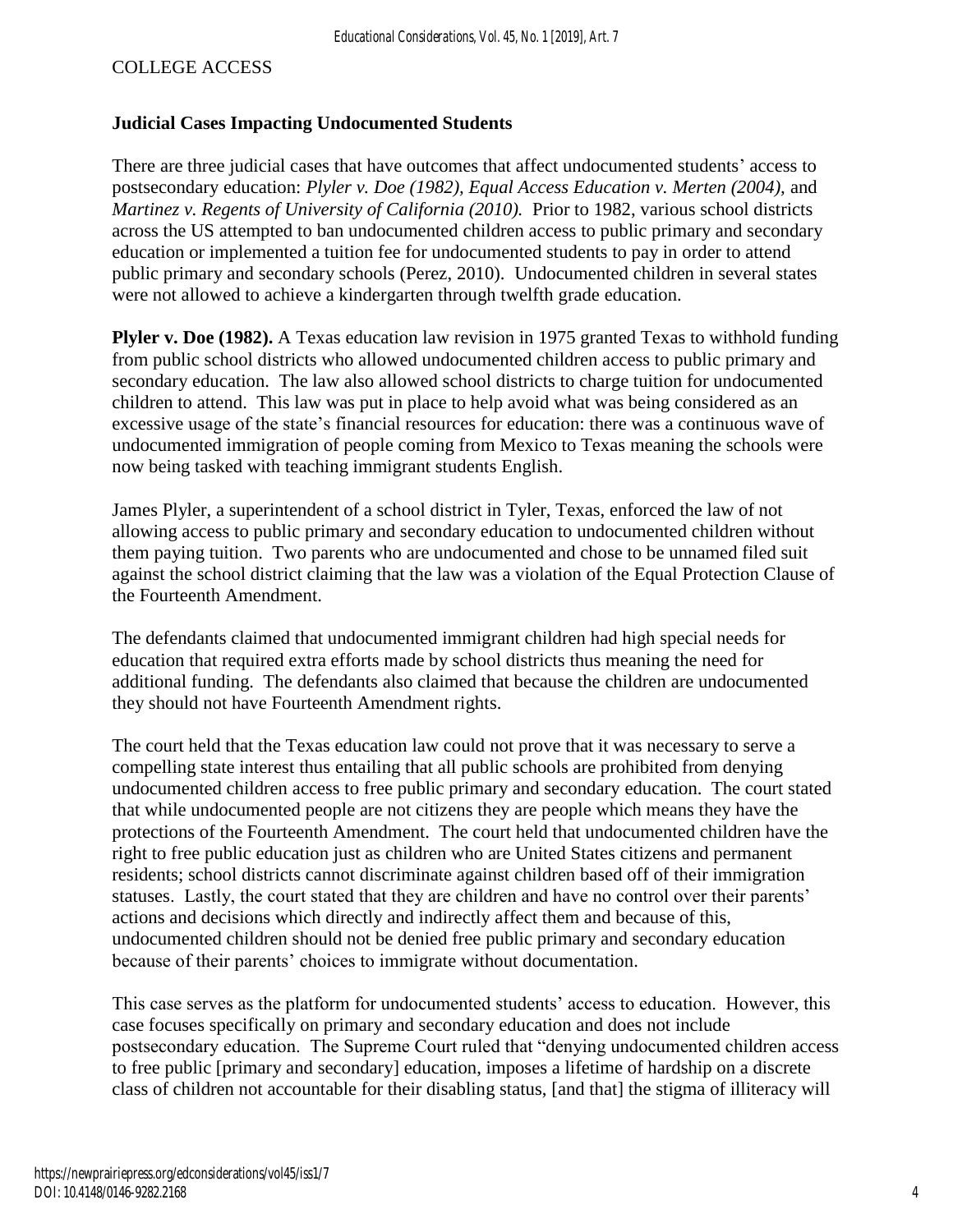mark them for the rest of their lives" (as cited in Drachman, 2006, pg. 92). Questions that can be raised from the ruling are what is the difference between primary, secondary, and postsecondary education in regard to undocumented students having access to some public education but not all? How does not having access to public postsecondary education not also pose as a lifetime of hardship for undocumented students? At what point are undocumented children considered accountable for their immigration statuses? It is important to note that this ruling was made in 1975, an era when achieving a high school diploma was the equivalent to what a bachelor's degree is in 2019.

Postsecondary education continues to be in the power of each state. In *Equal Access v. Merten (2004)*, the District Court of Virginia confirms that postsecondary education access, laws, and fees are mandated by each state.

**Equal Access Education v. Merten (2004).** Equal Access Education is an association that works to provide access to postsecondary education for all students. Brian Marroquin is an undocumented immigrant, and Freddy Vasquez is not a US citizen or permanent resident but does obtain a visa that grants him permission to be the US; both Marroquin and Vasquez applied to seven public universities in Virginia and were not granted admission to the universities for what they believed was based off the universities' perceptions of their immigration statuses. Equal Access Education, Marroquin, and Vasquez filed suit against the seven public universities (George Mason University, James Madison University, Northern Virginia Community College, University of Virginia, Virginia Commonwealth University, Virginia Tech, and College of William and Mary) claiming that the universities had admissions policies that violated the US Constitution's Supremacy, Commerce, and Due Process clauses.

The Virginia District Court held that federal law allows the states to regulate admission to public postsecondary education institutions and because of this, the state of Virginia can determine whether or not they will allow undocumented immigrants admittance to public postsecondary education institutions. The court did state however, that the institutions must use the same federal immigration status standards that the US government uses to classify people; in regard to Virginia postsecondary education institutions, they must use federal immigration status standards when deeming whether or not to admit an applicant based on his/her immigration status. The ruling in *Equal Access Education v. Merten (2004)* reinforced that the states are to make the decision of whether or not to allow undocumented students access to postsecondary education: this shows that the court will stand by states' decisions. However, the court will make sure that states follow applicable federal laws when determining students' immigration statuses. Postsecondary applications have multiple questions about citizenship and residency status which aid admission offices in clarifying students' immigration statuses as to making assumptions.

**Martinez v. Regents of University of California (2010).** United States citizen (Martinez) paying non-resident, out-of-state tuition at public higher education institutions in California filed suit against the Regents of University of California challenging a state statute that allows eligible undocumented students to be exempt from paying non-resident tuition. Martinez claimed that the statute violated the IIRIRA because he and fellow non-residents of California who are US citizens were not given the benefit of paying in-state tuition that undocumented students are given; he also stated that this violated his and his peers' Fourteenth Amendment rights. Martinez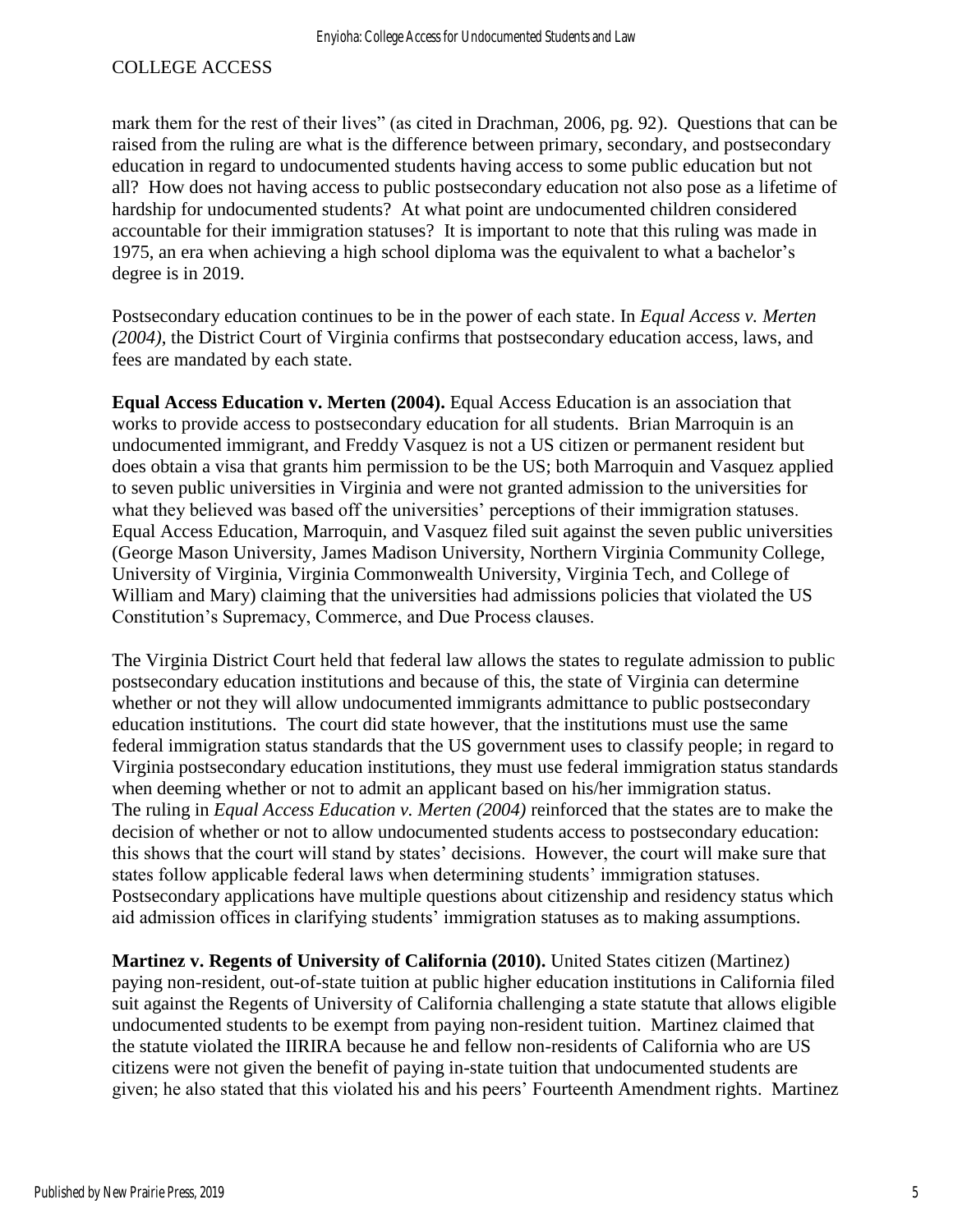claimed that the statute violated the PRWORA because eligible undocumented students are being given post-secondary education assistance.

The court held that the statute allowing eligible undocumented students to pay in-state tuition did not violate the IIRIRA because these eligible undocumented students were not being given exemption to out-of-state tuition based off of them residing in the state of California. The undocumented students were given exemption based off of the qualifiers of having attended a public high school in California for three years leading to high school graduation, having earned a high school diploma or a GED in California, and having lived in California 12 months prior to the date of the student's enrollment in his/her first semester at the postsecondary education institution. The court also held that the PRWORA did not affect eligible undocumented students' exemption from out-of-state tuition and eligibility for state aid because the financial aid that the eligible undocumented students receive is coming from state funds and not government funds. The court concluded by stating that the statute did not violate Martinez and his peers' Fourteenth Amendment rights. Martinez and his peers were not eligible for the benefits because they did not meet all three qualifiers to be eligible for in-state tuition and state financial aid.

Court rulings have benefited and hindered undocumented students in pursuing postsecondary education. It was ruled that a primary and secondary education is a "right" for undocumented students. This was a win for undocumented students but it stops there because it does not apply to postsecondary education. The court also ruled that undocumented students did not have control over their parents' decisions to immigrate without documentation and should not be punished for their parents' actions. However, undocumented students technically are being punished in regard to having difficulty accessing postsecondary education. Lastly, the court ruling that undocumented students cannot be granted in-state tuition solely based on their current place of residency but can be considered based on different criteria was a benefit for undocumented students.

#### **Difficulties Encountered by Undocumented Students**

According to Aramburo and Bhavsar (2013), "the opportunities and advantages that traditional [US citizen and permanent resident] students take for granted include having employment, receiving financial aid, and being able to study or travel abroad" (p. 48); these opportunities are considered privileges for undocumented students because they require having legal status in the US which undocumented students do not have. In addition to not having certain privileges that students who are US citizens and permanent residents have, undocumented students often encounter feelings of fear, discrimination, lack of financial support, and difficulty attaining a career.

**Fear.** Students who are US citizens or permanent residents tend to encounter fear in regard to going off to college in forms of questioning whether he/she selected his/her school of best fit, being assigned a roommate who he/she does not get along with, and the anxiety of failing his/her first exam (Contreras, 2009). For undocumented students while they too may experience these worries, their fears also include the harsh reality that they or their families may be deported from the US during their time pursuing postsecondary education (Conger & Chellman, 2013).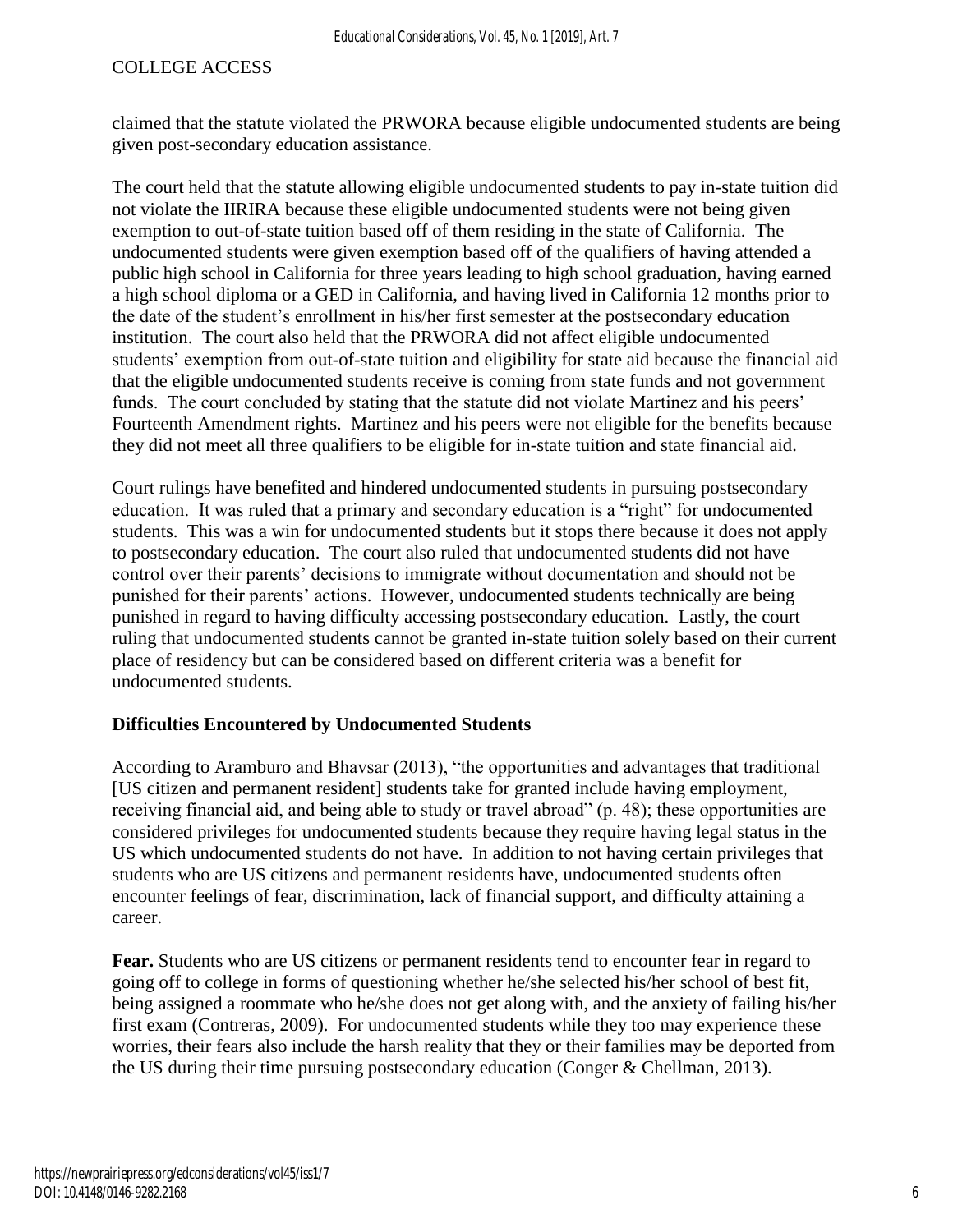Because of the fear of deportation, undocumented families may feel extremely hesitant in providing their students with some of the information they need to fill out college application forms such as where the families work and how much they make (Contreras, 2009). Undocumented families may be afraid that providing personal information may be used against them as a source to send them back to their place of birth. The lack of needed information for college and financial aid applications creates being admitted into college and receiving financial aid a harder process for undocumented students (Conger & Chellman, 2013). Aramburo and Bhavsar (2013) use an intelligent undocumented student as an example, "at Cal Poly Pomona, a Hispanic-serving institution known for its engineering college, an honor, magna cum laude, aerospace engineering graduate was not able to take a job at the Jet Propulsion Laboratory for fear of deportation" (p. 48). Here a hard-working student was presented with the opportunity to have a high-paying job yet he/she turned it down because he/she did not want to risk being deported from the US. Had the student had legal status in the US, he/she would have been able to accept the position without having the fear of deportation.

*How to Help Alleviate Fear.* When guiding undocumented students through the college admission process it is important to establish a genuine, strong rapport with them. The more confident and trusting undocumented students feel with an individual or organization, the more likely they are to be open about their lives, provide information needed for the application process, and not have fear. With this trust also comes the need to ensure students of confidentiality. Letting students know that the information they provide is going to stay between them, oneself, and the postsecondary education institution. Having signs or stickers posted in one's office stating that undocumented students are supported in the space is a visual that informs students one can be trusted. Another way to establish trust is to stay updated on laws that affect undocumented students and knowing undocumented students' rights. Education empowers individuals and by being an expert on factors that aid or hinder undocumented students shows students that one cares about them and can be trusted in guiding them through pursuing postsecondary education. Becoming familiar with postsecondary institutions that work well with undocumented students regarding admission and financial aid and others to avoid is crucial to supporting undocumented students and alleviating fear. It is important to prepare undocumented students that many postsecondary education professionals may not be familiar with their institutions' processes regarding to working with undocumented students. Empower undocumented students by teaching them about different institutions' processes and requirements so they can be confident when interacting with postsecondary professionals: ideally also have a contact person for the admission and financial aid offices who have experience working with undocumented students.

Having a running list of resources for undocumented students to utilize is also helpful in alleviating fear. Resources that can offer services such as free legal advice, assistance with completing DACA applications, and tax services to undocumented families are helpful. It is comforting to undocumented families to know that there are organizations that support and want to help them.

At the legislative level officials can work to ensure that DACA will not be repealed. This would help undocumented students who have DACA not fear that it will be taken away and they will no longer have the ability to work or protection from deportation.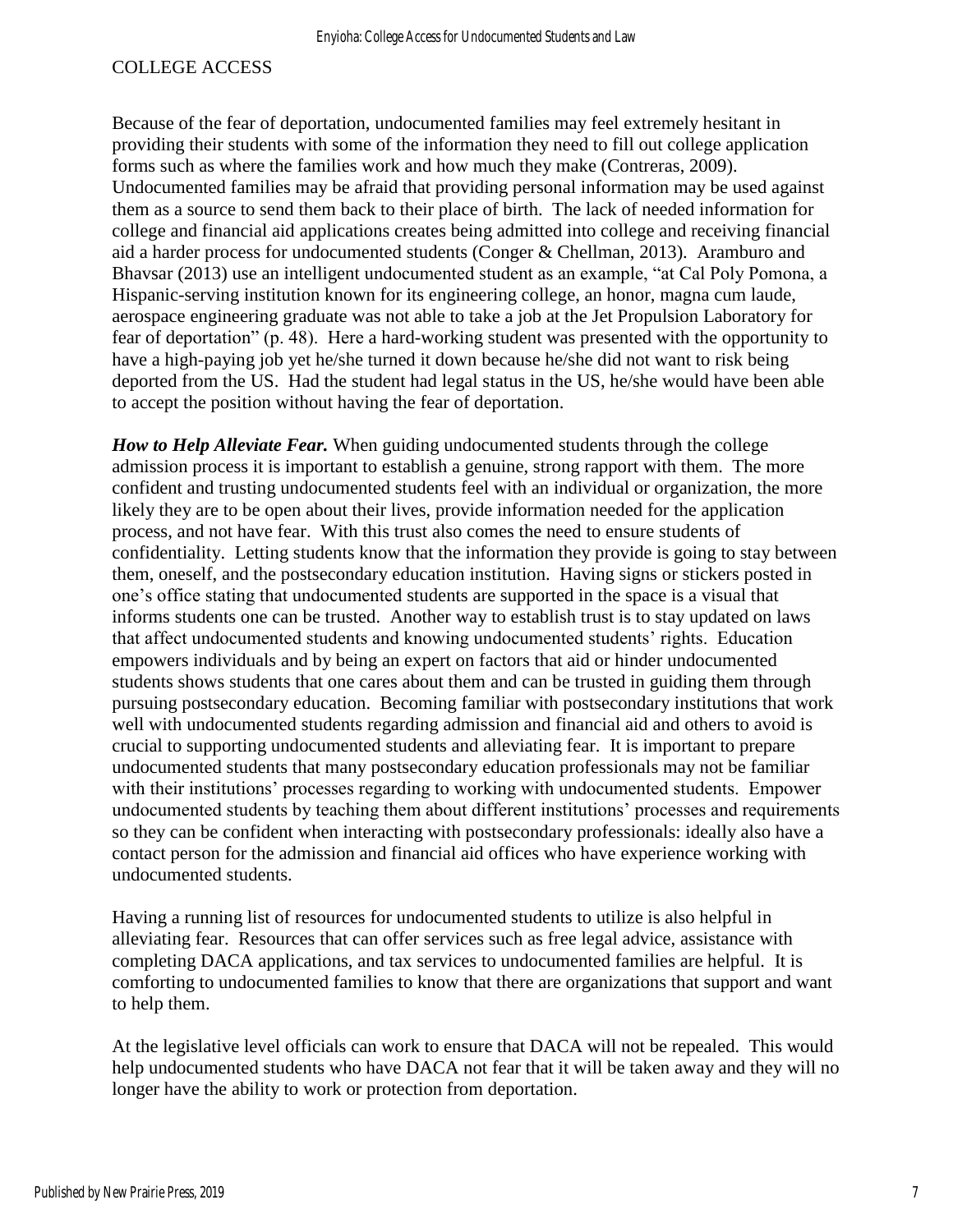**Discrimination.** States such as Alabama and South Carolina do not allow undocumented students to attend their public, postsecondary institutions (NCLS, 2015). Undocumented students in these two states still choosing to pursue postsecondary education would have to either attend a private institution or a public institution out of state (Conger & Chellman, 2013).

Another form of discrimination that undocumented students encounter is not being eligible for numerous scholarships or to participate in certain college admission events. There are scholarships and programs that receive funding from the government or other entities that strictly state in their criteria that recipients of the funds must be US citizens or permanent residents. A way to support undocumented students is by having a list of opportunities undocumented students are eligible for. The Dream.US Scholarship for example is a scholarship that is specifically for undocumented students (TheDream.US., 2018).

*How to Help Combat Discrimination.* The case of *Plyler v. Doe (1982)* should be revisited to extend the ruling to postsecondary education in addition to primary and secondary education. The court stated that undocumented students are to be provided access to primary and secondary education because not allowing them an education sets them up for a lifetime of hardship. Expanding the ruling to also apply to postsecondary education would then require all states to allow undocumented students access to postsecondary education attempting to eliminate discrimination of undocumented students. However, postsecondary education institutions could then find other means to discriminate against undocumented students by allowing them admittance to the institution but making the costs so expensive for them that they cannot afford to attend.

Another way to combat discrimination against undocumented students is by ensuring that one uses sensitive language when describing individuals' immigration statuses. Terms such as "illegal alien" work to dehumanize people. Using the term "undocumented" describes that one does not have legal immigration documentation without dehumanizing the person: to dehumanize is to deprive which is a form of discrimination.

**Lack of Funding.** Individual states hold the decision to select if they will allow undocumented students to pay in-state or out-of-state tuition along with whether or not they will allow undocumented students access to state postsecondary education financial aid (NCLS, 2015). This means that undocumented students who live in the states that allow eligible undocumented students to receive state financial aid rely on this financial support to help fund their education along with their own part-time jobs and support from their families (Nienhusser, 2013). A form of state postsecondary financial aid in Texas is the Towards EXcellence, Access, and Success Texas (TEXAS) Grant. The maximum award for the 2018-2019 school year for the TEXAS grant is \$5,000; eligible undocumented students can receive up to \$5,000 in postsecondary financial aid from the state of Texas along with additional scholarships or grants given directly from the postsecondary institution (Texas Higher Education Coordinating Board, 2018). Along with eligible undocumented students having the opportunity to receive state postsecondary financial aid it is also a valuable opportunity for undocumented students to be eligible to pay instate tuition as to out-of-state tuition; according to Flores & Chapa (2009), "a typical discount offered per academic year by the in-state resident tuition policy in Texas is \$2,000 at the public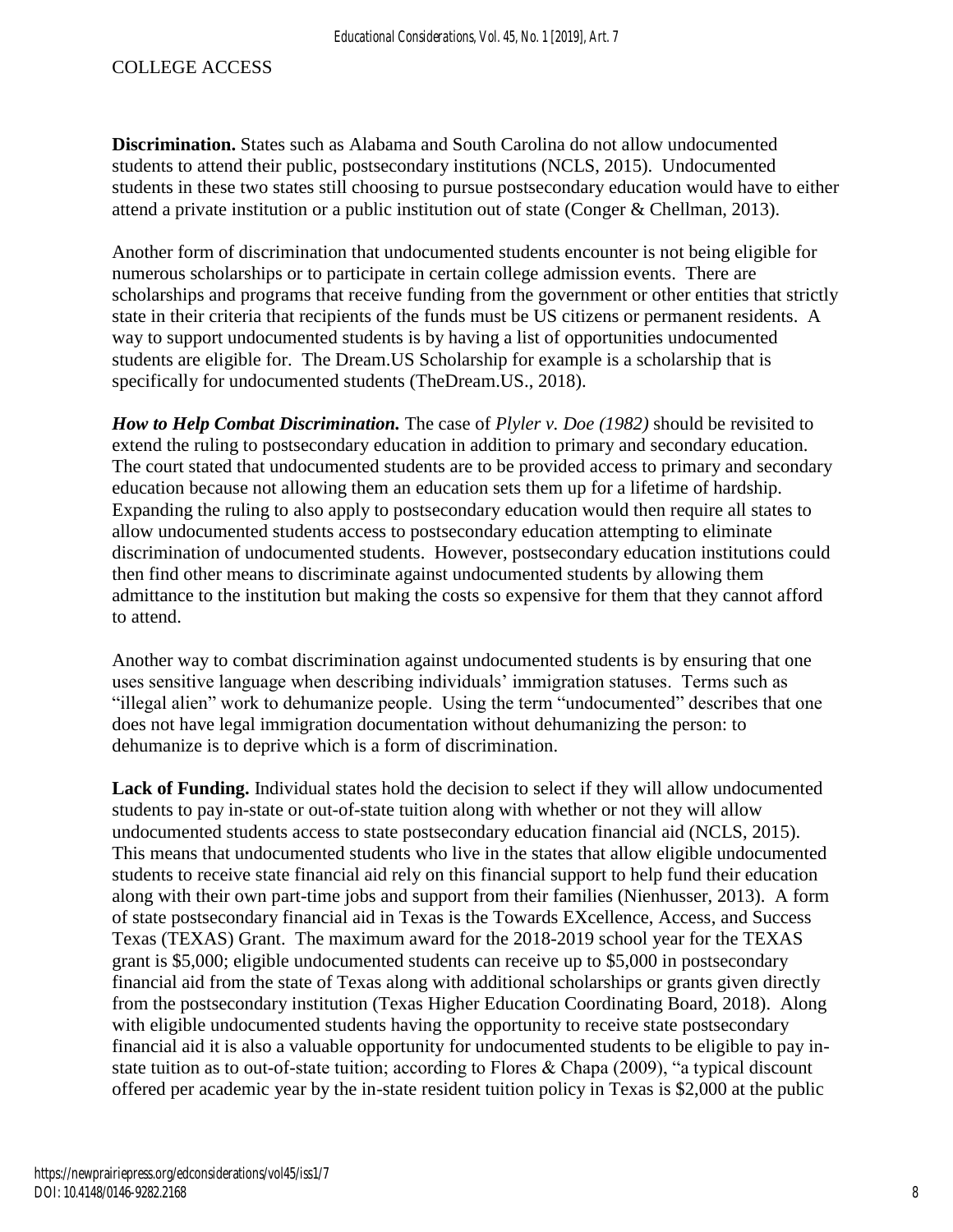community college level and almost \$8,000 at the 4-year public college level" (p. 94). Public, postsecondary education becomes more affordable/attainable when a student qualifies for in-state tuition and can use state financial aid to cover the educational expenses.

*How to Help with Lack of Funding.* At the state level each state can help undocumented students with lack of funding by granting undocumented students who have graduated from a public high school to pay in-state tuition. With in-state tuition at community colleges undocumented students could potentially pay out-of-pocket without the help of financial aid and earn two years of credits to either transfer to a university or complete an Associate's degree or certification. At the legislative level work permits could be made more accessible to undocumented students which would allow them to gain employment where they can work in safe conditions and not be underpaid by employers who take advantage of their vulnerability.

**Postsecondary Education Career Attainment.** A college degree for US citizens and residents entails the beginning of new career opportunities (Nienhusser, 2013). There are not legal career opportunities for undocumented students in the US who have postsecondary education but not work permits (Ibarra, 2013). According to Palmer and Davidson (2011), "the lack of federal support means even for undocumented students in states that permit access to funding for postsecondary education, their degree may be useless in the American workforce because of their citizenship status" (p. 2). This means that even if an undocumented student graduates from college, he/she may not be able to use his/her degree to gain legal employment in the US (Ibarra, 2013). In the US, Americans are taught that if they achieve postsecondary education and work hard enough they can have a successful life. According to Drachman (2006), "like most Americans, they [undocumented students] pursue the American dream of a better life than they left behind. Education is the key to fulfilling this dream" (p. 91). Undocumented students are typically raised in the US since childhood, and they too have been taught that hard work results in success. Achieving a degree involves diligence. Undocumented students who have achieved a degree find that even though the US is said to offer opportunities to Americans who work hard, this does not necessarily include undocumented students because of their lack of legal status (Nienhusser, 2013).

*How to Help with Postsecondary Education Career Attainment.* Individuals working with undocumented students can help them by asking if they have DACA. If the students do not have DACA finding out the reason why and if they are eligible assisting them through the DACA application process. However, as of September 6, 2017, only DACA renewal applications are being accepted: no new applications (National Immigration Law Center, 2019). Individuals must stay updated on the status of the continuation or termination of the DACA program to best support undocumented students. Individuals can also help remind DACA recipients to renew their DACA status on-time every two years working to prevent it from lapsing. With DACA comes a work permit which allows undocumented students to attain a career.

#### **Conclusion**

Undocumented students in many states have access to postsecondary education but not to the extent as students who are US citizens and permanent residents. Laws such as the PRWORA (1996) and IIRIRA (1996) make it difficult for undocumented students to have access to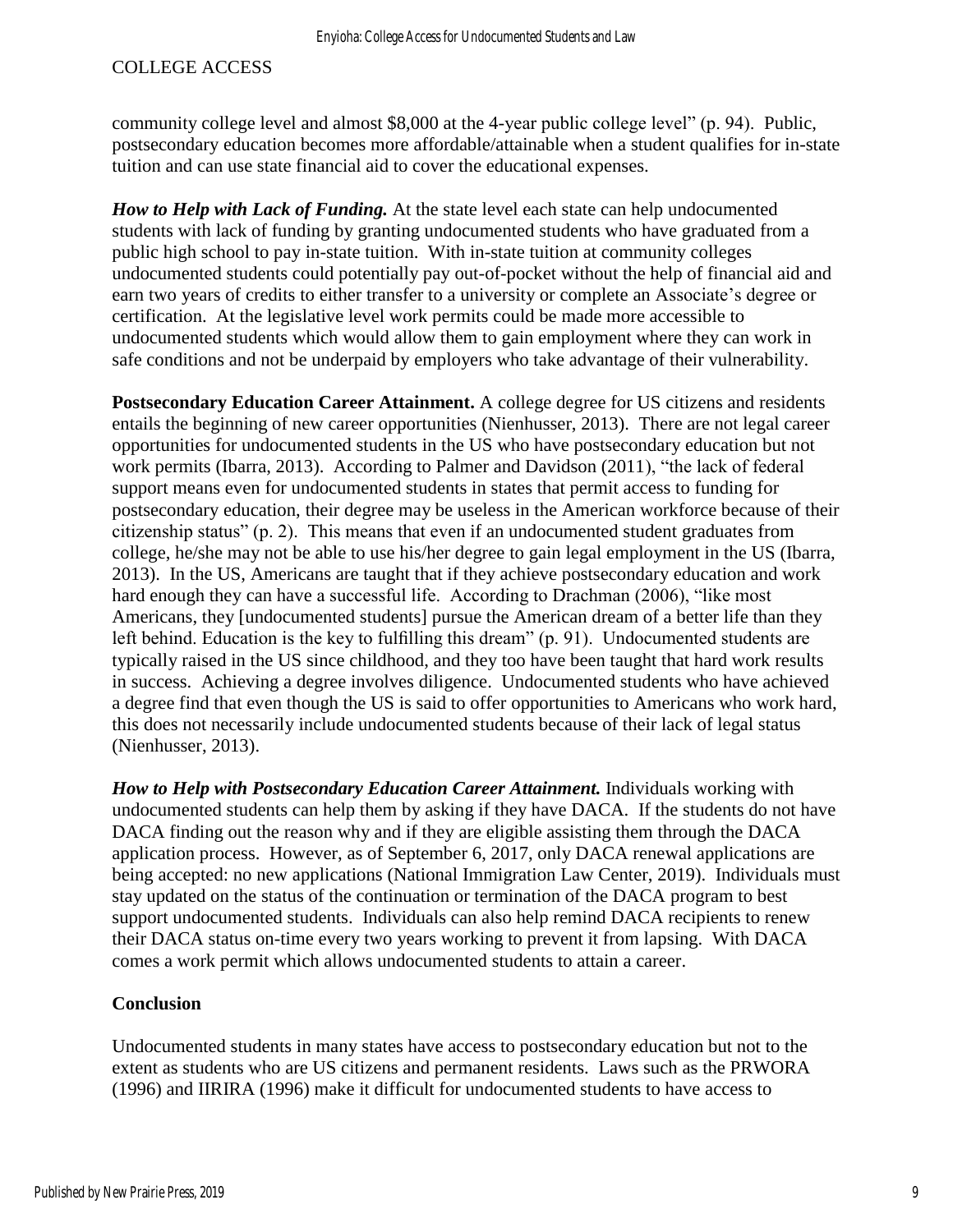assistance to fund postsecondary education. The states are left to determine if they will assist undocumented students in pursuing postsecondary education or be a preventative.

Undocumented students are faced with the fear of deportation, discrimination, and high expenses without access to enough financial assistance to aid them in achieving postsecondary education. Professionals can support undocumented students pursue postsecondary education by having knowledge of up-to-date laws that affect them along with an ongoing list of resources that work to support undocumented students. Professionals should also work to empower undocumented students with education to know their rights and advocate for themselves.

#### **References**

- Aramburo, K., & Bhavsar, S. (2013). Undocumented in honors. *Journal of the National Collegiate Honors Council*, *14*(1), 47-50.
- Bradley, P. (2014). Reviving the dream. *Community College Week*, *26*(16), 6-7.
- Civic Impulse. (2015). H.R. 3734 104th Congress: Personal Responsibility and Work Opportunity Reconciliation Act of 1996. Retrieved from https://www.govtrack.us/congress/bills/104/hr3734
- Conger, D., & Chellman, C. C. (2013). Undocumented college students in the United States: Instate tuition not enough to ensure four-year degree completion. *Education Finance and Policy*, *8*(3), 364-377.
- Contreras, F. (2009). Sin papeles y rompiendo barreras: Latino students and the challenges of persisting in college. *Harvard Educational Review*, *79*(4), 610-631.
- Drachman, E. (2006). Access to higher education for undocumented students. *Peace Review 18(1*), 91-100.
- D'Ottavio, K. E. (2013). Deferred action for childhood arrivals: Why granting driver's licenses to DACA beneficiaries makes constitutional and political sense. *Maryland Law Review*, *72*(3), 931-966.
- *Equal Access Education v. Merten*, 305 F.Supp.2d 585 (E.D.Va.2004)
- Flores, S. M., & Chapa, J. (2009). Latino immigrant access to higher education in a bipolar context of reception. *Journal of Hispanic Higher Education, 8*, 90-109.
- Fragomen, A. J. (1997). The Illegal Immigration Reform and Immigrant Responsibility Act of 1996: An overview. *International Migration Review*, *31*, 438-460.
- Gildersleeve, R. E., & Hernandez, S. (2012). Producing (im)possible peoples: Policy discourse analysis, in-state resident tuition and undocumented students in American higher education. *International Journal of Multicultural Education*, *14*(2), 1-19.
- Gonzales, R. G., Terriquez, V., & Ruszczyk, S. P. (2014). Becoming DACAmented: Assessing the short-term benefits of Deferred Action for Childhood Arrivals (DACA). *American Behavioral Scientist*, *58*(14), 1852-1872.
- Ibarra, H. (2013). Facing the giant: Higher education access and financial assistance for undocumented students in Texas. *International Journal of Leadership in Education*, *16*(4), 435-453.
- Illegal Immigration Reform and Immigrant Responsibility Act of 1996, Pub. L. No. 104-208, x 625 (1996).
- Kezar, A. (2009). Increasing access for low-income students and making financial education a priority for higher education. *Liberal Education*, *95*(3), 38-43.